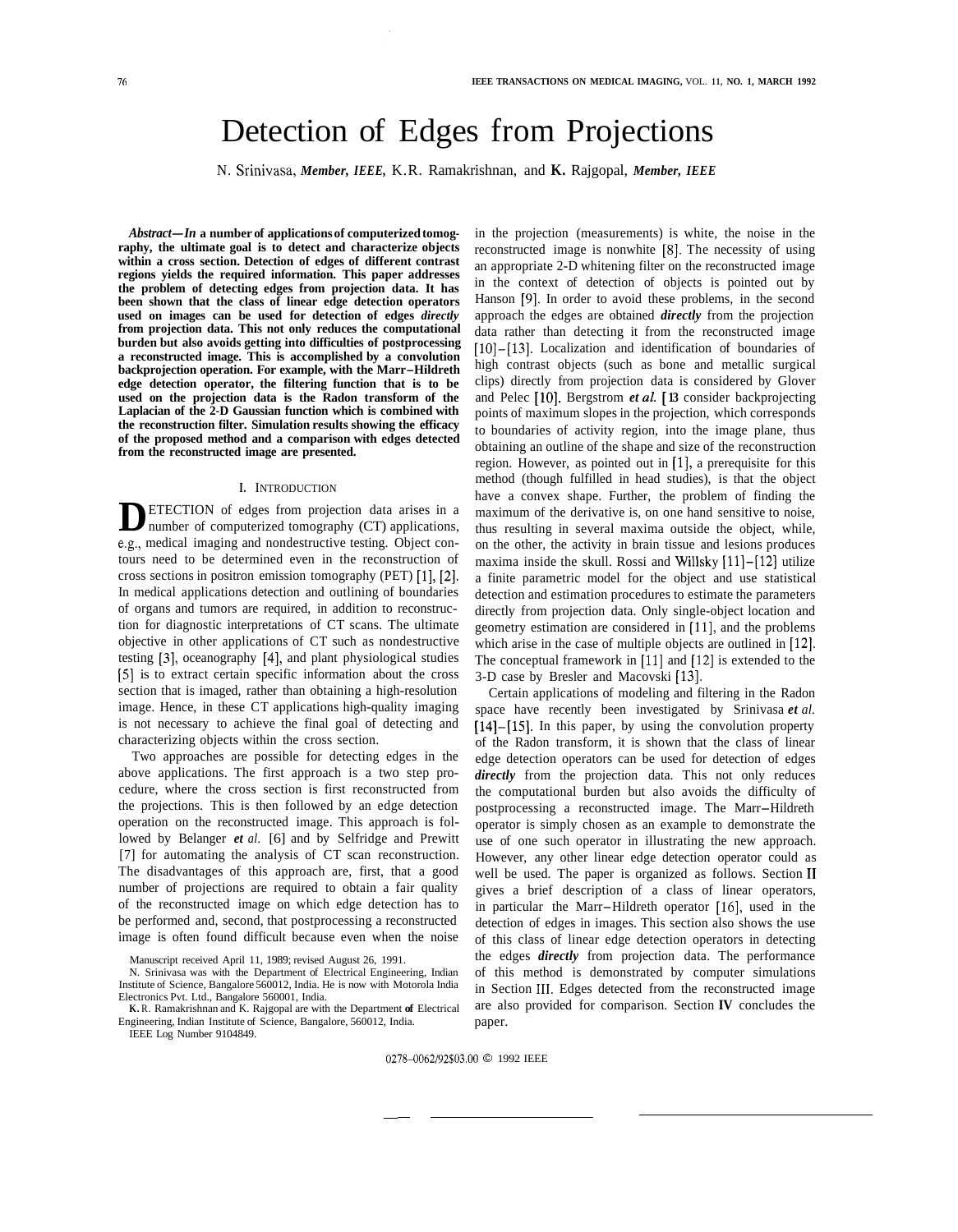# **11.** EDGE DETECTION

## *A. Edge Detection in Images*

**A** number of methods exist for detecting edges in images. Some of them are general in the sense that they can be used independently of the application, while others are specific for a particular application and make use of *apriori*  information. The class of linear operators used for detecting edges in an image, which is of interest in the present study, has three essential operations: filtering, differentiation, and the subsequent detection of features such as peaks or zero crossings. The filtering or smoothing operation serves two purposes: it reduces the effect of noise on the detection of intensity changes and sets the resolution or scale at which intensity changes are to be detected. The second operation, differentiation, accentuates intensity changes and transforms the image into a representation from which properties of these changes can be extracted more easily. *An* intensity change along a particular orientation in the image gives rise to a peak in the first directional derivative of intensity measured perpendicular to the change, or a zero crossing **(ZC)** in the second derivative. If directional operators are utilized, they should be applied for a number of directions in order to detect intensity changes at different orientations in the image. From a computational point of view, it would be efficient to apply a single nondirectional operator.

The Marr-Hildreth operator, also known as the  $\nabla^2 G$  operator, has provision for observing intensity changes at different scales and is one example of the class of linear operators used for detecting edges in images. It uses the Gaussian function for filtering and the Laplacian for differentiation and finally detects edges by detecting the zero crossings. The Gaussian function has the desired characteristic of being optimally localized in both the space and the frequency domain. Convolving an image  $f(x, y)$  with the Gaussian function  $q(x, y)$  effectively wipes out all structures at scales much smaller than the space constant  $\sigma$  of the Gaussian. The importance of Gaussian filtering and its similarities with filtering functions used in other edge detection operators are pointed out in **[16].** The simplest nondirectional linear differential operator is the Laplacian. The first two operations in the Marr-Hildreth operator are combined into a single operation since both are linear. **A** single convolution of the image allows the detection of intensity changes at all orientations, for a given scale. Hence, for the detection of edges using a  $\nabla^2 G$  operator, the required output is

$$
\tilde{f}''(x,y) = \left[ \left( \frac{\partial^2}{\partial x^2} + \frac{\partial^2}{\partial y^2} \right) g(x,y) \right] * f(x,y) \quad (1)
$$

For the circularly symmetric 2-D Gaussian function,

$$
g(r) = \frac{1}{2\pi\sigma^2} \exp^{-r^2/2\sigma^2},
$$
 (2)

where  $r^2 = x^2 + y^2$ , and  $\sigma$  is the standard deviation of the Gaussian function. The term in the square brackets in **(1)**  evaluates to

$$
g''_{\sigma}(r) = \left(\frac{-1}{\pi\sigma^4}\right) \left(1 - \frac{r^2}{2\sigma^2}\right) \exp^{-r^2/2\sigma^2}.
$$
 (3)

It will now be shown that the class of linear operators used for detecting edges in images can be used to detect edges directly from projection data.

# *B. Edge Detection Directly from Projection Data*

The theoretical basis for edge detection directly from projection data is the fact that two-dimensional filtering can be implemented using the Radon transform. The projection  $p_{\theta}(t)$ , i.e., the Radon transform of  $f(x, y)$ , is defined as

$$
p_{\theta}(t) = \mathcal{R}[f(x, y)]
$$
  
= 
$$
\int_{-\infty}^{\infty} \int_{-\infty}^{\infty} f(x, y) \delta(x \cos \theta + y \sin \theta - t) dx dy.
$$
 (4)

 $f(x, y)$  can be recovered from the projections by first filtering  $p_{\theta}(t)$  by a reconstruction filter,  $r(t)$ , whose frequency response is  $|\omega|$  and then backprojecting the filtered projection,  $p'_{\theta}(t)$ , **[17].** The backprojection operator is defined as

$$
f(x,y) = \int_{0}^{\pi} p_{\theta}'(x\cos\theta + y\sin\theta) d\theta, \qquad (5)
$$

and

$$
p'_{\theta}(t) = p_{\theta}(t) * r(t). \tag{6}
$$

The central slice theorem provides a fundamental relationship between the 2-D Fourier transform of  $f(x, y)$  and the 1-D Fourier transform of  $p_{\theta}(t)$ . As a consequence, the Radon transform of the 2-D convolution of two functions,  $h(x, y)$  and  $f(x, y)$ , is equal to the 1-D convolution of the Radon transforms of the individual functions [ **171.** The filtered backprojection operation can be used to get the convolved **2-D** output. In the present problem the projections are available and information on the edges of the underlying image is of interest. The key step then is to convert the 2-D convolution step required in detecting edges in images to **1-D** convolutions in the Radon space. Using the convolution property of the Radon transform,

$$
\mathcal{R}[h(x,y) \ {}^{\star\star} f(x,y)] = \mathcal{R}[h(x,y)] \ {}^{\star} \mathcal{R}[f(x,y)], \quad (7)
$$

a new filtering function for detecting edges directly from projection data is obtained. For the example of the Marr-Hildreth operator considered, the 1-D filtering function  $e_{\sigma}(t)$ , which is the Radon transform of the Laplacian of the Gaussian function, is obtained. Hence,

$$
e_{\sigma}(t) = \mathcal{R}[\nabla^2 g(x, y)]
$$

evaluates to

$$
e_{\sigma}(t) = \left(\frac{1}{\sqrt{2\pi}\,\sigma^5}\right) \left(t^2 - \sigma^2\right) \exp^{-t^2/2\sigma^2}.
$$
 (8)

This edge detection filter function is combined with the reconstruction filter,  $r(t)$ , to obtain a new filtering function,  $e'_{\sigma}(t)$ :

$$
e'_{\sigma}(t) = e_{\sigma}(t) * r(t). \tag{9}
$$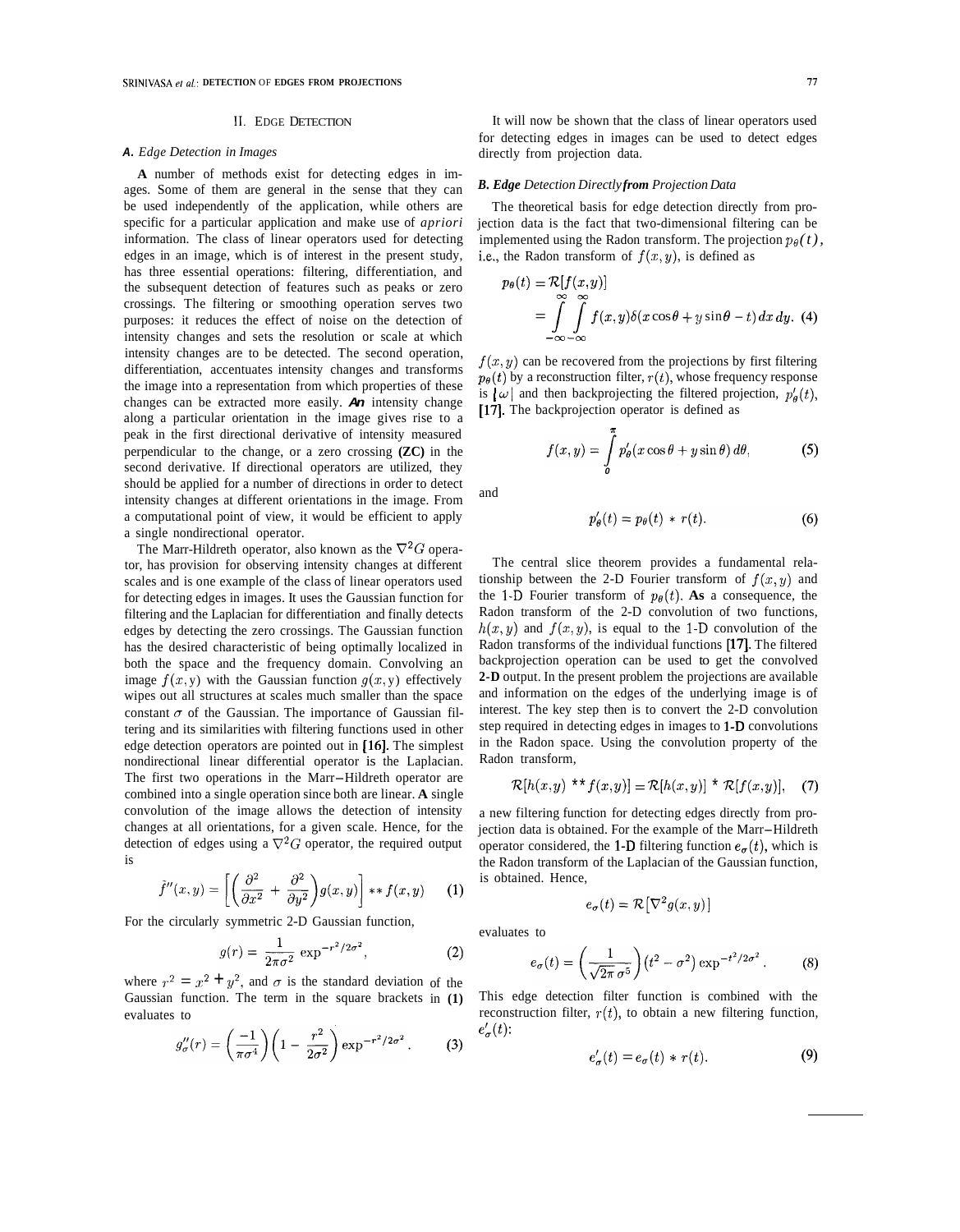Given the projections  $p_{\theta}(t)$ , 1-D convolutions are performed with  $e'_{\sigma}(t)$  for various view angles to obtain the filtered projections,

$$
p_{\theta}^{\prime\prime}(t) = p_{\theta}(t) \star e_{\sigma}^{\prime}(t). \tag{10}
$$

The edges are located by finding the zero crossings in  $\tilde{f}''(x, y)$ , which is done by performing the backprojection operation  $(5)$ on  $p_{\theta}^{\prime\prime}(t)$ . The procedure for detecting edges directly from projection data can be summarized in the following steps:

- 1) Obtain the filtered projections  $p''_0(t)$  using the filtering function  $e_{\sigma}'(t)$  given in (9) for each view angle 6. Fast convolution using FFT can be utilized for this purpose.
- 2) Backproject the filtered projections  $p''_0(t)$  to obtain  $\tilde{f}''(x, y)$ . When this operation is implemented on sampled data, has to be performed digitally, a finite difference approximation of *(5)* is used. Hence,

$$
\hat{f}''(x_i, y_j) = \frac{\pi}{J} \sum_{k=1}^{J} p_{\theta_k}''(x_i \cos \theta_k + y_j \sin \theta_k)
$$
 (11)

where  $J$  is the number of projections. The evaluation of (1 1) requires interpolation of projections [17]. Alternatively, a weighted backprojection can be used. Each projection value is weighted by the length of intersection of the line with the pixel, and the sum of all such weighted contributions from all line integrals will give the value of a pixel in the resulting image, which will be referred to as the layergram.

3) Detect zero crossings in the resulting layergram. **A**  binary image is first obtained by setting all negative pixels in the layergram to 0 and positive pixels to 1. Next, an edge is marked if there is at least one neighbor for which the candidate pixel value differs. Four nearest neighbors are used for this purpose. In order to reduce spurious edges, information about the magnitude of the zero crossing can be used when converting the layergram to a binary image.

### *C. Remarks*

The reduction in computation is evident in the procedure described above owing to the following. In the two-step procedure of reconstruction of the image followed by edge detection, 1-D filtering of the projection data (for reconstruction) and 2-D filtering of the reconstructed image (for edge detection) are required. However, in the method presented in this paper, the 2-D filtering operation required for edge detection is converted to a 1-D filtering operation in the Radon space. Further, the two filtering operations, one for reconstruction (using  $r(t)$ ) and another for edge detection (using  $e_{\sigma}(t)$ ), are combined into a single filtering operation (using  $e'_{\sigma}(t)$ ) and  $\tilde{f}''(x,y)$  is obtained directly. By integrating the two filtering operations into one, the intermediate steps of reconstruction of the image and further preprocessing necessary before performing an edge detection (mentioned in Section **I)** are avoided. It should be pointed out that the final operation of detection of edges, like detection of peaks or zero crossings, is done on the image (layergram).



**Fig.** 1. **Top** *feff,* **head phantom. Edges detected directly from the projections of the head phantom. The projections are equispaced in [0°, 180°). Top** *right,* **45 projections with**  $\sigma = 1.0$ . *Bottom feff,* 180 projections with  $\sigma = 0.7$ . *Bottom right,* **180** projections with  $\sigma = 1.4$ .

From the computational point of view it is interesting to note the similarities between the method presented here and the procedure of Rossi and Willsky [11] used for localizing objects directly from projection data. Both the methods involve backprojecting filtered projections. The differences are, however, in the filtering function used and in the interpretation of the resulting image. In the present method as well as in  $[11]$ , the resulting image obtained after a convolution backprojection operation is not interpreted as a reconstructed image, since the convolving kernel is not chosen with direct reconstruction in mind. The image which is obtained in  $[11]$  by a matched filtering operation is a log likelihood function. Here, the filtering function is the Radon transform of a linear edge detection operator used in image edge detection problems. Peak detection is required in [11], while in the present method, using the Marr-Hildreth operator, detection of zero crossings is required. Extensive use of *apriori* information is made in [11] for the case of single-object localization. The procedure give here is useful for the case of multiple objects. **A** *priori*  information can be used to remove false edge points and to combine the outputs obtained at different resolutions  $(\sigma)$ .

## **111. SIMULATION STUDIES**

The Shepp and Logan phantom  $[18]$  of size  $(64 \times 64)$ used in the following simulation studies is shown in Fig. 1. Projection data equispaced over  $[0^{\circ}, 180^{\circ}]$  are computed as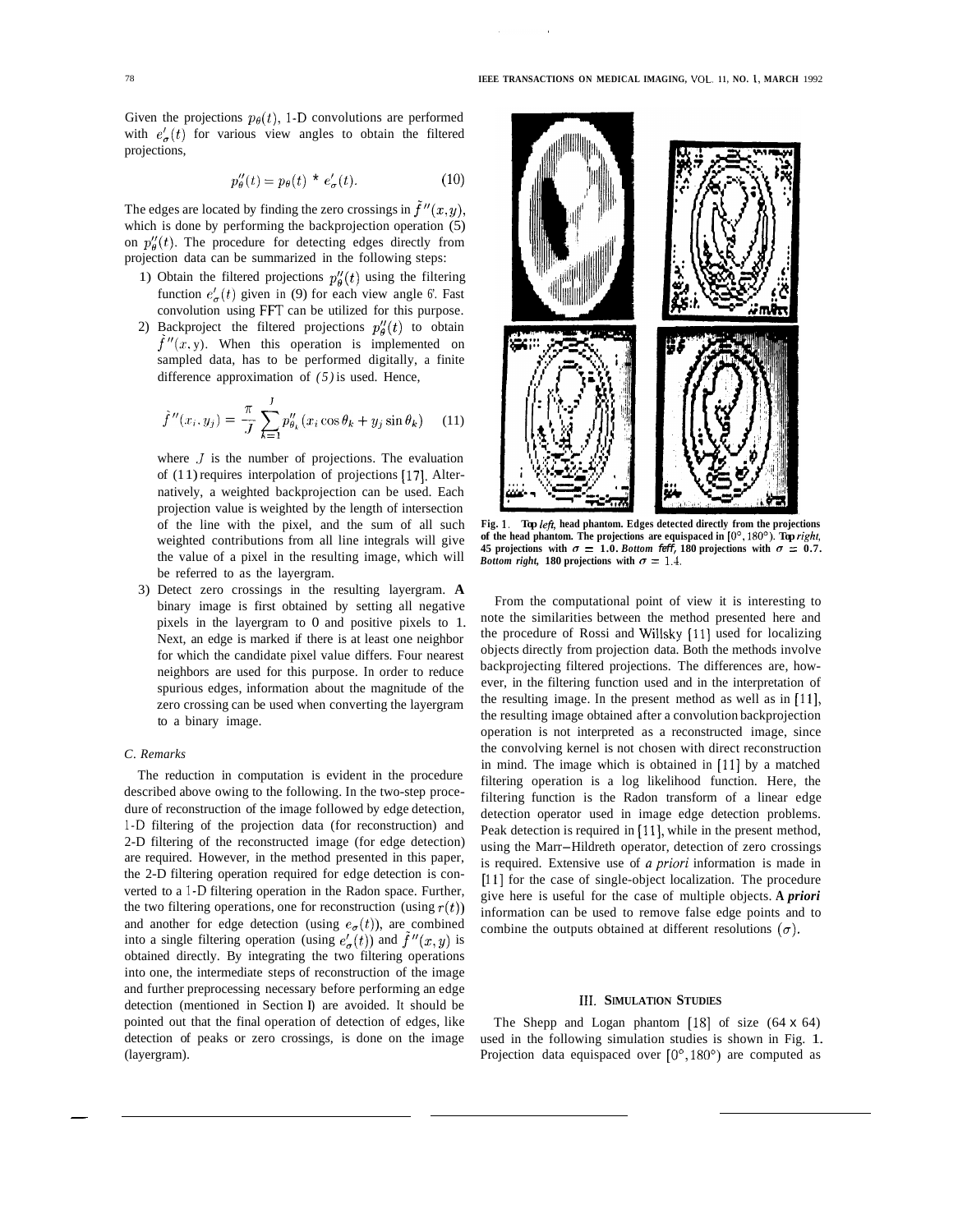

Fig. 2. Edges detected directly from projection data. The projections are equispaced in  $[0^{\circ}, 180^{\circ}]$ . The magnitudes **of** the zero crossings are used to discard spurious edges. (a) 180 projections; (b) 45 projections; (c) 10 projections.



Fig. 3. Edges detected after reconstructing the image from projection data. The projections are equispaced in [0°, 180°). The magnitudes of the zero crossings are used to discard spurious edges. (a) 180 projections; (b) 45 projections; (c) 10 projections.

weighted summation of pixel values. The length of intersection of the ray with the pixel is used as the weight. The procedure for detection of edges directly from projection data described above is used to obtain the required information. The resulting zero crossings description (edge images), without using any threshold for removing the transitions of small slopes, are shown in Fig. 1. These results are obtained by varying the number of projections and the value of  $\sigma$ . The major outlines of the ellipses in the head phantom are brought out rather fairly even when only 45 projections are used (top row). Increasing the number of projections yields better results (bottom row). The importance of the value of  $\sigma$  in detecting edges at different scale levels can also be seen. High values of  $\sigma$  result in edges which are coarse, while lower values of  $\sigma$  result in edges which are fine. It should be pointed out that a better description of the boundaries can be obtained by judiciously combining the outputs obtained at different  $\sigma$ 's. However, there are spurious edges as well. In order to reduce the spurious edges, level crossings can be detected instead of zero crossings in the layergram. The magnitudes of the zero crossings are often employed to discard spurious edges. In the rest of the results shown in Figs. 2 and 3, this information is used when converting the layergram into a binary image. The value of  $\sigma$  is fixed and the number of projections used is varied. The edges detected directly from projection data using 180,45, and 10 projections are shown in Fig. *2.* For comparison purposes, the corresponding results of edges detected on reconstructed images are shown in Fig. 3. The image is first reconstructed from the projection data using the filtered backprojection method. Edges are then detected using the Marr-Hildreth operator on the reconstructed image. By comparing the results in Figs. 2 and 3, it can be seen that the proposed method of detecting edges directly from projection data is satisfactory.

## IV. DISCUSSIONS **AND** CONCLUSIONS

This paper has addressed the problem of detecting edges in an image from its projections, which is required in a number of applications. The emphasis on detecting object boundaries directly from projections arises from the fact that it not only reduces the computational burden but also avoids getting into the difficulties of postprocessing a reconstructed image. **A**  new procedure for detecting edges directly from projections, without the necessity of reconstructing the image, is given. Utilizing the convolution property of the Radon transform, it is shown that linear operators used on images for edge detection can be used directly on the projection data. It turns out that the resulting operation required is a convolution backprojection. The similarity with another procedure for localizing objects directly from projection data is pointed out.

In the present work, only the nondirectional edge detection operator of Marr and Hildreth is considered. Simulation results are presented showing the performance of this method. **A**  number of outputs with different values of  $\sigma$  are required when the  $\nabla^2 G$  operator is used for detecting edges in images. The problem of sorting out the relevant changes at each resolution and combining them into a representation that can be used more effectively is difficult. The design of robust methods for detecting zero crossings and the combination of their descriptions from different operator sizes  $(\sigma)$  remain unsolved in edge detection problems.

Linear directional edge detection operators could also be used using the framework presented in this paper. The only difference with the use of such operators is that the filtering function would be different for each angle. Further, this approach could be easily extended to detecting edges in 3-D images.